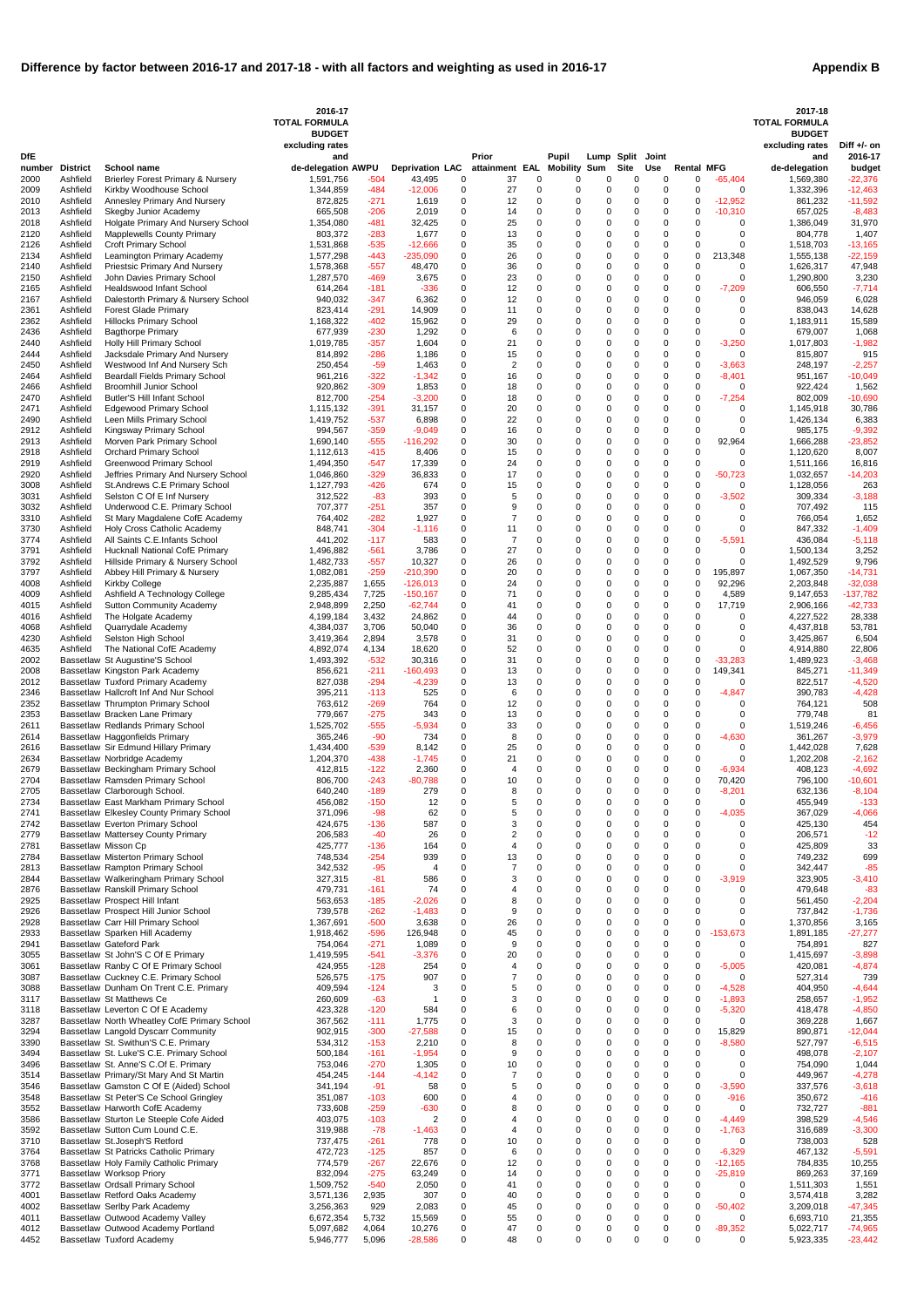|  | <b>Appendix B</b> |  |  |
|--|-------------------|--|--|
|--|-------------------|--|--|

|                |                                    |                                                                               | 2016-17<br><b>TOTAL FORMULA</b>  |                  |                               |               |                      |                              |                      |                            |                  |                      |                        |                         | 2017-18<br><b>TOTAL FORMULA</b>  |                        |
|----------------|------------------------------------|-------------------------------------------------------------------------------|----------------------------------|------------------|-------------------------------|---------------|----------------------|------------------------------|----------------------|----------------------------|------------------|----------------------|------------------------|-------------------------|----------------------------------|------------------------|
|                |                                    |                                                                               | <b>BUDGET</b><br>excluding rates |                  |                               |               |                      |                              |                      |                            |                  |                      |                        |                         | <b>BUDGET</b><br>excluding rates | Diff $+/-$ on          |
| <b>DfE</b>     |                                    |                                                                               | and                              |                  |                               |               | Prior                |                              | Pupil                | Lump Split                 |                  | Joint                |                        |                         | and                              | 2016-17                |
| number<br>4456 | <b>District</b>                    | <b>School name</b><br>Bassetlaw The Elizabethan Academy                       | de-delegation AWPU<br>4,302,936  | 3,526            | <b>Deprivation LAC</b><br>295 | 0             | attainment<br>41     | EAL<br>0                     | <b>Mobility</b><br>0 | Sum<br>0                   | <b>Site</b><br>0 | <b>Use</b><br>0      | <b>Rental MFG</b><br>0 | 0                       | de-delegation<br>4,306,798       | budget<br>3,862        |
| 2017           | Broxtowe                           | Sunnyside Spencer Academy                                                     | 639,267                          | -177             | 34,611                        | 0             | 11                   | 0                            | 0                    | 0                          | 0                | 0                    | 0                      | $-42,534$               | 631,178                          | $-8,089$               |
| 2023<br>2271   | Broxtowe<br>Broxtowe               | <b>Beeston Fields Primary School</b><br>Bramcote Hills Primary School.        | 1,404,266<br>1,374,677           | -438<br>-536     | 74,669<br>4,209               | 0<br>0        | 27<br>11             | 0<br>$\Omega$                | 0<br>0               | 0<br>0                     | 0<br>0           | 0<br>0               | 0<br>0                 | $-93,823$<br>0          | 1,384,702<br>1,378,361           | $-19,564$<br>3,684     |
| 2274<br>2282   | <b>Broxtowe</b><br><b>Broxtowe</b> | John Clifford School<br>Beeston Rylands Junior School                         | 1,497,832<br>623,354             | -524             | 29,926                        | 0<br>0        | 34<br>9              | $\Omega$<br>$\Omega$         | 0<br>0               | 0<br>0                     | 0<br>0           | 0<br>0               | 0<br>0                 | 0<br>0                  | 1,527,268<br>624,751             | 29,436<br>1,397        |
| 2286           | <b>Broxtowe</b>                    | <b>Trent Vale Infant School</b>                                               | 600,576                          | -210<br>-201     | 1,598<br>338                  | 0             | 10                   | $\Omega$                     | 0                    | 0                          | 0                | $\Omega$             | 0                      | $-682$                  | 600,042                          | $-535$                 |
| 2294<br>2298   | Broxtowe<br>Broxtowe               | College House Junior School<br>Meadow Lane Infants School                     | 1,052,191<br>783,063             | -401<br>-282     | 3,096<br>1,756                | 0<br>0        | 12<br>12             | $\Omega$<br>$\Omega$         | 0<br>0               | 0<br>0                     | 0<br>0           | $\Omega$<br>0        | $\Omega$<br>0          | 0<br>$\Omega$           | 1,054,897<br>784,549             | 2,707<br>1,486         |
| 2299           | <b>Broxtowe</b>                    | Eskdale Junior                                                                | 922,684                          | -328             | 25,873                        | 0             | 15                   | $\Omega$                     | 0                    | $\mathbf 0$                | 0                | 0                    | $\Omega$               | 0                       | 948,245                          | 25,561                 |
| 2300<br>2301   | <b>Broxtowe</b><br>Broxtowe        | Albany Junior School<br>Albany Infants School                                 | 754,103<br>615,780               | -261<br>-200     | 2,468<br>1,625                | 0<br>0        | 10<br>13             | $\Omega$<br>$\Omega$         | 0<br>0               | 0<br>0                     | 0<br>0           | 0<br>0               | 0<br>0                 | 0<br>$\Omega$           | 756,321<br>617,217               | 2,217<br>1,437         |
| 2302           | <b>Broxtowe</b>                    | Alderman Pounder Infant School                                                | 835,400                          | -285             | 27,505                        | 0             | 16                   | $\Omega$                     | 0                    | 0                          | 0                | 0                    | 0                      | -12,514                 | 850,123                          | 14,723                 |
| 2308<br>2310   | <b>Broxtowe</b><br>Broxtowe        | William Lilley Inf Nsry School<br><b>Fairfield Primary</b>                    | 649,961<br>1,714,931             | $-216$<br>-655   | 918<br>4,160                  | 0<br>0        | 14<br>26             | $\Omega$<br>$\Omega$         | 0<br>0               | 0<br>0                     | 0<br>0           | 0<br>0               | $\Omega$<br>0          | $\Omega$<br>0           | 650,678<br>1,718,461             | 716<br>3,530           |
| 2315           | <b>Broxtowe</b>                    | Chetwynd Primary Academy                                                      | 1,052,575                        | -395             | 646                           | 0             | 13                   | $\Omega$                     | 0                    | 0                          | 0                | 0                    | $\Omega$               | 0                       | 1,052,839                        | 264                    |
| 2316<br>2317   | <b>Broxtowe</b><br><b>Broxtowe</b> | Toton Bispham Drive Junior<br><b>Toton Banks Road Infants</b>                 | 870,544<br>688,383               | -324<br>-240     | 174<br>60                     | 0<br>0        | 11<br>12             | $\Omega$<br>$\Omega$         | 0<br>0               | 0<br>0                     | 0<br>0           | 0<br>0               | 0<br>0                 | 0<br>0                  | 870,405<br>688,214               | $-138$<br>$-169$       |
| 2395           | <b>Broxtowe</b>                    | <b>Brinsley Primary School</b>                                                | 633,682                          | -211             | 1,232                         | 0             | 11                   | $\Omega$                     | 0                    | 0                          | 0                | 0                    | 0                      | 0                       | 634,714                          | 1,032                  |
| 2406<br>2414   | Broxtowe<br>Broxtowe               | <b>Lynncroft Primary School</b><br><b>Gilthill Primary School</b>             | 603,081<br>778,662               | $-200$<br>-278   | 6,305<br>1,243                | 0<br>0        | 9<br>13              | $\Omega$<br>$\Omega$         | 0<br>0               | 0<br>0                     | 0<br>0           | 0<br>$\Omega$        | 0<br>0                 | $\Omega$<br>0           | 609,196<br>779,640               | 6,115<br>979           |
| 2416           | <b>Broxtowe</b>                    | Larkfields Junior                                                             | 858,671                          | -314             | 822                           | 0             | 9                    | $\Omega$                     | 0                    | 0                          | 0                | 0                    | 0                      | 0                       | 859,188                          | 518                    |
| 2417<br>2418   | Broxtowe<br>Broxtowe               | <b>Horsendale Primary</b><br>Larkfields Infant School                         | 818,056<br>707,751               | $-278$<br>-243   | $-15,426$<br>2,947            | 0<br>0        | 10<br>15             | $\Omega$<br>$\Omega$         | 0<br>0               | 0<br>0                     | 0<br>0           | 0<br>0               | 0<br>0                 | 4,923<br>$\Omega$       | 807,285<br>710,471               | $-10,771$<br>2,720     |
| 2900           | <b>Broxtowe</b>                    | <b>Kimberley Primary</b>                                                      | 596,298                          | -189             | 81                            | 0             | 11                   | $\Omega$                     | 0                    | 0                          | 0                | 0                    | 0                      | $-7,347$                | 588,853                          | $-7,444$               |
| 2901<br>2910   | <b>Broxtowe</b><br>Broxtowe        | Round Hill Primary<br><b>Hollywell Primary</b>                                | 1,538,530<br>711,420             | -596<br>-248     | 4,626<br>1,885                | 0<br>0        | 19<br>13             | $\Omega$<br>$\Omega$         | 0<br>0               | 0<br>0                     | 0<br>0           | 0<br>0               | 0<br>0                 | $\Omega$<br>0           | 1,542,580<br>713,069             | 4,049<br>1,649         |
| 2934           | Broxtowe                           | Mornington Primary School                                                     | 1,089,178                        | -394             | -6,434                        | 0             | 17                   | $\Omega$                     | 0                    | 0                          | 0                | 0                    | 0                      | 0                       | 1,082,367                        | $-6,811$               |
| 3021<br>3143   | <b>Broxtowe</b><br>Broxtowe        | Stapleford St John'S Ce Prim<br>Trowell C Of E Primary School                 | 436,404<br>724,846               | -125<br>-263     | 2,708<br>$-3,301$             | 0<br>0        | 7                    | $\Omega$<br>$\Omega$         | 0<br>0               | 0<br>0                     | 0<br>0           | 0<br>0               | 0<br>0                 | $-7,637$<br>$\Omega$    | 431,358<br>721,288               | $-5,046$<br>$-3,557$   |
| 3331           | Broxtowe                           | Springbank Primary                                                            | 1,012,116                        | -285             | 34,935                        | 0             | 12                   | 0                            | 0                    | 0                          | 0                | 0                    | 0                      | $-48,344$               | 998,434                          | $-13,682$              |
| 3370<br>3763   | Broxtowe<br><b>Broxtowe</b>        | <b>Bramcote C E Primary School</b><br>The Priory Catholic Academy             | 743,448<br>800,109               | -266<br>-291     | 4,438<br>7,473                | 0<br>0        | $\overline{7}$<br>10 | $\Omega$<br>$\Omega$         | 0<br>0               | 0<br>0                     | 0<br>0           | 0<br>0               | 0<br>0                 | $\Omega$<br>$\Omega$    | 747,628<br>807,300               | 4,180<br>7,191         |
| 3783           | Broxtowe                           | Awsworth Primary And Nursery                                                  | 952,774                          | -338             | $-4,830$                      | 0             | 20                   | $\Omega$                     | 0                    | 0                          | 0                | 0                    | 0                      | 0                       | 947,626                          | $-5,148$               |
| 3789<br>3795   | <b>Broxtowe</b><br>Broxtowe        | Brookhill Leys Primary & Nursery<br><b>Greasley Beauvale Primary</b>          | 1,389,336<br>1,238,320           | -498<br>-470     | 45,376<br>5,035               | 0<br>0        | 28<br>19             | $\Omega$<br>$\Omega$         | 0<br>0               | 0<br>$\Omega$              | 0<br>0           | 0<br>$\Omega$        | $\Omega$<br>0          | 0<br>$\Omega$           | 1,434,241<br>1,242,903           | 44,905<br>4,583        |
| 3796           | Broxtowe                           | <b>Wadsworth Fields Primary</b>                                               | 981,098                          | $-359$           | 3,245                         | 0             | 12                   | $\Omega$                     | 0                    | 0                          | 0                | $\Omega$             | 0                      | 0                       | 983,997                          | 2,899                  |
| 4019<br>4117   | Broxtowe                           | Hall Park Academy<br>Broxtowe Alderman White School                           | 2,553,881<br>3,716,774           | 2,124<br>2,536   | 42,945<br>36,079              | 0<br>$\Omega$ | 23<br>30             | $\Omega$<br>$\Omega$         | 0<br>$\Omega$        | $\mathbf 0$<br>$\Omega$    | 0<br>$\Omega$    | 0<br>$\Omega$        | 0<br>U                 | $\Omega$<br>-92.897     | 2,598,973<br>3,662,522           | 45,091<br>$-54,252$    |
| 4119           | Broxtowe                           | The Bramcote School                                                           | 2,372,571                        | 1,944            | 9,461                         | 0             | 25                   | $\Omega$                     | 0                    | $\Omega$                   | 0                | 0                    | $\Omega$               | 0                       | 2,384,001                        | 11,430                 |
| 4121<br>4226   | <b>Broxtowe</b><br><b>Broxtowe</b> | <b>Chilwell School</b><br>The Kimberley School                                | 3,215,289<br>5,547,012           | 2,633<br>4,631   | 19,649<br>$-61,989$           | 0<br>0        | 30<br>37             | $\mathbf 0$<br>$\Omega$      | 0<br>0               | $\mathbf 0$<br>$\mathbf 0$ | 0<br>0           | 0<br>$\Omega$        | 0<br>$\Omega$          | $\mathbf 0$<br>$\Omega$ | 3,237,602<br>5,489,692           | 22,312<br>$-57,321$    |
| 5401           | <b>Broxtowe</b>                    | George Spencer Academy                                                        | 5,603,224                        | 4,822            | 5,326                         | 0             | 43                   | $\Omega$                     | 0                    | $\mathbf 0$                | 0                | $\Omega$             | 0                      | 0                       | 5,613,415                        | 10,191                 |
| 2014<br>2200   | Gedling<br>Gedling                 | Arnbrook Primary School<br>Arno Vale Junior School                            | 1,041,816<br>848,799             | $-352$<br>$-321$ | $-5,319$<br>3,403             | 0<br>0        | 19<br>5              | $\Omega$<br>$\Omega$         | 0<br>0               | 0<br>$\mathbf 0$           | 0<br>0           | 0<br>$\Omega$        | $\Omega$<br>$\Omega$   | 0<br>$\Omega$           | 1,036,164<br>851,885             | $-5,652$<br>3,087      |
| 2201           | Gedling                            | Ernehale Junior School                                                        | 879,108                          | -326             | 4,352                         | 0             | 11                   | $\Omega$                     | 0                    | $\mathbf 0$                | 0                | 0                    | $\Omega$               | 0                       | 883,144                          | 4,037                  |
| 2202           | Gedling                            | Woodthorpe Infants School                                                     | 668,993                          | $-240$           | $-756$                        | 0             | 6                    | $\Omega$<br>$\Omega$         | 0                    | 0                          | 0<br>0           | 0<br>$\Omega$        | $\Omega$<br>$\Omega$   | 0                       | 668,002                          | $-990$                 |
| 2203<br>2206   | Gedling<br>Gedling                 | <b>Richard Bonington Primary</b><br>Ernehale Infant School                    | 1,446,901<br>781,549             | $-561$<br>$-281$ | 20,206<br>7,863               | 0<br>0        | 16<br>13             | $\Omega$                     | 0<br>0               | $\mathbf 0$<br>$\mathbf 0$ | 0                | $\Omega$             | $\Omega$               | $\Omega$<br>0           | 1,466,562<br>789,144             | 19,661<br>7,595        |
| 2213           | Gedling                            | Coppice Farm Primary School                                                   | 666,023                          | $-226$           | 7,456                         | 0             | 10                   | $\Omega$<br>$\Omega$         | 0<br>$\Omega$        | 0<br>$\mathbf 0$           | 0<br>0           | 0<br>$\Omega$        | 0                      | 0<br>$\Omega$           | 673,264                          | 7,241                  |
| 2222<br>2223   | Gedling<br>Gedling                 | Killisick Junior School<br>Pinewood Infant School                             | 729,567<br>741,870               | -240<br>-218     | 29,435<br>25,361              | 0<br>0        | 12<br>14             | $\Omega$                     | 0                    | $\mathbf 0$                | $\Omega$         | 0                    | 0<br>$\mathbf 0$       | $-34,786$               | 758,774<br>732,242               | 29,207<br>$-9,628$     |
| 2224           | Gedling                            | <b>Robert Mellors Primary</b>                                                 | 818,079                          | -275             | 39,842                        | 0             | 14                   | $\Omega$                     | 0                    | $\mathbf 0$                | 0                | $\Omega$             | 0                      | $\Omega$                | 857,660                          | 39,581                 |
| 2225<br>2226   | Gedling<br>Gedling                 | <b>Haddon Primary School</b><br>Carlton Central Junior School                 | 738,638<br>791,720               | -261<br>$-265$   | 727<br>$-2,891$               | 0<br>0        | 11<br>13             | $\Omega$<br>$\Omega$         | 0<br>0               | $\mathbf 0$<br>$\mathbf 0$ | 0<br>0           | 0<br>0               | 0<br>$\Omega$          | 0<br>0                  | 739,115<br>788,578               | 477<br>$-3,142$        |
| 2227           | Gedling                            | Carlton Central Inf And Nurs School                                           | 633,619                          | -200             | 1,215                         | 0             | 13                   | $\Omega$                     | 0                    | 0                          | 0                | 0                    | 0                      | $-9,032$                | 625,615                          | $-8,004$               |
| 2228<br>2234   | Gedling<br>Gedling                 | Mapperley Plains Primary School<br>Parkdale Primary School                    | 1,077,073<br>1,474,367           | -418<br>$-543$   | 188<br>$-522$                 | 0<br>0        | 7<br>28              | $\Omega$<br>$\Omega$         | 0<br>0               | $\mathbf 0$<br>$\mathbf 0$ | 0<br>0           | 0<br>0               | 0<br>0                 | $\Omega$<br>0           | 1,076,850<br>1,473,330           | $-223$<br>$-1,036$     |
| 2236           | Gedling                            | Porchester Junior School                                                      | 680,796                          | $-235$           | 854                           | 0             | 7                    | $\Omega$                     | 0                    | $\mathbf 0$                | 0                | 0                    | 0                      | 0                       | 681,422                          | 626                    |
| 2237<br>2238   | Gedling<br>Gedling                 | Carlton Standhill Infs School<br>Priory Junior School                         | 559,879<br>804,140               | -183<br>$-282$   | 1,558<br>1,917                | 0<br>0        | 9<br>12              | $\Omega$<br>$\Omega$         | 0<br>0               | $\mathbf 0$<br>$\mathbf 0$ | 0<br>0           | 0<br>$\Omega$        | 0<br>$\mathbf 0$       | $-6,881$<br>0           | 554,382<br>805,788               | $-5,497$<br>1,647      |
| 2239           | Gedling                            | Phoenix Infant And Nursery Sch                                                | 691,005                          | -234             | 1,911                         | 0             | 12                   | $\Omega$                     | $\Omega$             | $\mathbf 0$                | 0                | 0                    | 0                      | $-10,554$               | 682,140                          | $-8,865$               |
| 2244<br>2247   | Gedling<br>Gedling                 | Willow Farm Primary School<br>Westdale Junior School                          | 793,264<br>868,156               | $-287$<br>-321   | 106<br>452                    | 0<br>0        | 11<br>10             | $\Omega$<br>$\mathbf{0}$     | 0<br>0               | $\mathbf 0$<br>$\mathbf 0$ | 0<br>0           | 0<br>0               | $\mathbf 0$<br>0       | 0<br>0                  | 793,093<br>868,296               | $-171$<br>140          |
| 2248           | Gedling                            | Westdale Infants' School                                                      | 707,057                          | -243             | 444                           | 0             | 15                   | $\mathbf{0}$                 | $\Omega$             | $\mathbf 0$                | 0                | $\mathbf{0}$         | 0                      | $\Omega$                | 707,273                          | 216                    |
| 2685<br>2699   | Gedling<br>Gedling                 | Bestwood Village Hawthorne<br><b>Burton Joyce Primary School</b>              | 819,261<br>1,217,083             | $-265$<br>$-474$ | $-12,695$<br>231              | 0<br>0        | 13<br>14             | $\mathbf{0}$<br>$\mathbf{0}$ | 0<br>0               | $\mathbf 0$<br>$\mathbf 0$ | 0<br>0           | 0<br>$\Omega$        | 0<br>$\mathbf 0$       | 2,158<br>$\Omega$       | 808,472<br>1,216,853             | $-10,789$<br>$-230$    |
| 2700           | Gedling                            | Manor Park Infants School                                                     | 552,230                          | -161             | 570                           | 0             | 9                    | $\mathbf{0}$                 | $\Omega$             | $\mathbf 0$                | 0                | 0                    | 0                      | $-7,201$                | 545,446                          | $-6,783$               |
| 2775<br>2787   | Gedling<br>Gedling                 | Lambley Primary School<br><b>Newstead Primary School</b>                      | 521,293<br>485,667               | $-171$<br>$-142$ | 650<br>949                    | 0<br>0        | 8<br>11              | $\mathbf{0}$<br>$\mathbf{0}$ | 0<br>0               | $\mathbf 0$<br>$\mathbf 0$ | 0<br>0           | 0<br>0               | 0<br>0                 | 0<br>$-6,602$           | 521,780<br>479,882               | 487<br>$-5,785$        |
| 2788           | Gedling                            | Abbey Gates Primary School                                                    | 751,659                          | $-278$           | 139                           | 0             | 7                    | $\Omega$                     | 0                    | $\Omega$                   | 0                | $\Omega$             | $\Omega$               | $\Omega$                | 751,527                          | $-132$                 |
| 2860<br>2911   | Gedling<br>Gedling                 | Sir John Sherbrooke Junior<br>Stanhope Primary School                         | 667,704<br>928,351               | -227<br>$-318$   | 1,868<br>2,065                | 0<br>0        | 8<br>16              | $\Omega$<br>$\Omega$         | 0<br>0               | $\mathbf 0$<br>$\mathbf 0$ | 0<br>0           | 0<br>$\Omega$        | $\Omega$<br>$\Omega$   | 0<br>0                  | 669,354<br>930,114               | 1,650<br>1,763         |
| 2916           | Gedling                            | <b>Arnold Mill Primary</b>                                                    | 1,134,613                        | -408             | 9,844                         | 0             | 21                   | $\Omega$                     | $\Omega$             | $\mathbf 0$                | 0                | $\Omega$             | $\Omega$               | $\Omega$                | 1,144,071                        | 9,457                  |
| 2942<br>3018   | Gedling<br>Gedling                 | <b>Arnold View Primary</b><br>All Hallows C.E.Controlled Primary              | 1,085,003<br>790,378             | $-395$<br>$-285$ | 8,707<br>286                  | 0<br>0        | 18<br>14             | $\Omega$<br>$\Omega$         | 0<br>0               | $\mathbf 0$<br>$\mathbf 0$ | 0<br>0           | $\Omega$<br>0        | $\Omega$<br>0          | 0<br>$\mathbf 0$        | 1,093,333<br>790,393             | 8,330<br>15            |
| 3073           | Gedling                            | St. Wilfrid'S C.E. School                                                     | 761,993                          | $-282$           | 256                           | 0             | 6                    | $\Omega$                     | 0                    | $\mathbf 0$                | 0                | $\Omega$             | 0                      | $\Omega$                | 761,973                          | $-20$                  |
| 3350<br>3352   | Gedling<br>Gedling                 | Arnold Seely Cofe Primary School<br>Colwick St.John The Baptist               | 442,269<br>803,798               | -125<br>$-278$   | $-580$<br>2,214               | 0<br>0        | 5<br>15              | $\Omega$<br>$\Omega$         | 0<br>0               | $\mathbf 0$<br>$\mathbf 0$ | 0<br>0           | 0<br>0               | 0<br>0                 | $-4,435$<br>0           | 437,135<br>805,749               | $-5,134$<br>1,950      |
| 3568           | Gedling                            | Linby Cum Papplewick                                                          | 487,360                          | $-161$           | 1,366                         | 0             | 6                    | $\Omega$                     | 0                    | $\Omega$                   | 0                | $\Omega$             | $\Omega$               | $\Omega$                | 488,570                          | 1,210                  |
| 3606<br>3690   | Gedling<br>Gedling                 | Woods Foundation C Of E Aided<br>Sacred Heart Catholic Academy                | 773,965<br>769,655               | $-294$<br>$-275$ | 149<br>570                    | 0<br>0        | 3<br>11              | $\Omega$<br>$\Omega$         | 0<br>0               | $\mathbf 0$<br>0           | 0<br>0           | $\Omega$<br>$\Omega$ | $\Omega$<br>0          | 0<br>0                  | 773,824<br>769,961               | $-141$<br>306          |
| 3696           | Gedling                            | Good Shepherd Catholic Academy                                                | 1,401,244                        | $-540$           | 2,659                         | 0             | 15                   | $\Omega$                     | ი                    | $\Omega$                   | O                | $\Omega$             | $\Omega$               | $\Omega$                | 1,403,377                        | 2,134                  |
| 3788<br>4005   | Gedling<br>Gedling                 | <b>Netherfield Primary</b><br>The Carlton Academy                             | 1,540,209<br>3,564,739           | $-547$<br>2,968  | 3.634<br>$-4,971$             | 0<br>0        | 38<br>36             | $\Omega$<br>0                | 0<br>0               | $\Omega$<br>0              | 0<br>0           | 0<br>0               | 0<br>0                 | $\Omega$<br>0           | 1,543,334<br>3,562,771           | 3,125<br>$-1,968$      |
| 4084           | Gedling                            | The Redhill Academy                                                           | 5,753,052                        | 4,908            | 92,412                        | 0             | 44                   | 0                            | $\Omega$             | $\Omega$                   | 0                | 0                    | $\Omega$               | $\mathbf 0$             | 5,850,416                        | 97,364                 |
| 4091<br>4107   | Gedling<br>Gedling                 | Arnold Hill Academy<br>Carlton Le Willows Academy                             | 6,045,086<br>5,739,682           | 5,124<br>4,965   | 34,133<br>3,646               | 0<br>0        | 48<br>39             | 0<br>$\mathbf 0$             | 0<br>0               | $\mathbf 0$<br>$\mathbf 0$ | 0<br>0           | 0<br>0               | 0<br>$\Omega$          | 0<br>$\mathbf 0$        | 6,084,392<br>5,748,332           | 39,305<br>8,650        |
| 4409           | Gedling                            | <b>Colonel Frank Seely</b>                                                    | 3,447,990                        | 2,817            | 9,096                         | 0             | 27                   | $\Omega$                     | 0                    | 0                          | 0                | $\Omega$             | 0                      | 0                       | 3,459,930                        | 11,939                 |
| 4700<br>2003   | Gedling                            | Christ The King Catholic Academy<br>Mansfield Mansfield Primary Academy       | 3,579,565<br>965,624             | 2,947<br>$-261$  | $-15,606$<br>$-106,361$       | 0<br>0        | 27<br>16             | 0<br>0                       | 0<br>0               | $\mathbf 0$<br>$\mathbf 0$ | 0<br>0           | 0<br>0               | $\mathbf 0$<br>0       | $\mathbf 0$<br>93,622   | 3,566,933<br>952,640             | $-12,632$<br>$-12,984$ |
| 2004           |                                    | Mansfield Wainwright Primary Academy                                          | 1,384,756                        | -477             | $-6,733$                      | 0             | 28                   | $\Omega$                     | 0                    | $\mathbf 0$                | 0                | 0                    | 0                      | $\Omega$                | 1,377,574                        | $-7,182$               |
| 2015           |                                    | Mansfield Flying High Academy Ladybrook<br>Mansfield Birklands Primary School | 1,201,090                        | -420             | 3,310                         | 0             | 31                   | 0                            | 0                    | 0                          | 0<br>0           | 0                    | 0                      | 0                       | 1,204,011                        | 2,921                  |
| 2020<br>2022   |                                    | Mansfield The Bramble Academy                                                 | 636,057<br>946,870               | $-201$<br>$-267$ | 1,544<br>46,480               | 0<br>0        | 13<br>23             | 0<br>$\Omega$                | 0<br>0               | 0<br>$\mathbf 0$           | 0                | 0<br>0               | 0<br>$\mathbf 0$       | 0<br>$-58,938$          | 637,412<br>934,167               | 1,356<br>$-12,703$     |
| 2087           |                                    | Mansfield Peafield Lane Academy                                               | 1,163,310                        | -418             | 5,009                         | 0             | 25                   | $\mathbf 0$                  | 0                    | $\mathbf 0$                | 0                | 0                    | $\mathbf 0$            | 0                       | 1,167,926                        | 4,616                  |
| 2093<br>2094   |                                    | Mansfield Nettleworth Infant And Nursery<br>Mansfield Leas Park Junior School | 802,991<br>1,029,009             | $-286$<br>$-373$ | 8,299<br>11,528               | 0<br>0        | 13<br>16             | 0<br>$\mathbf 0$             | 0<br>$\mathbf 0$     | 0<br>0                     | 0<br>0           | 0<br>0               | 0<br>0                 | 0<br>$\mathbf 0$        | 811,017<br>1,040,179             | 8,026<br>11,170        |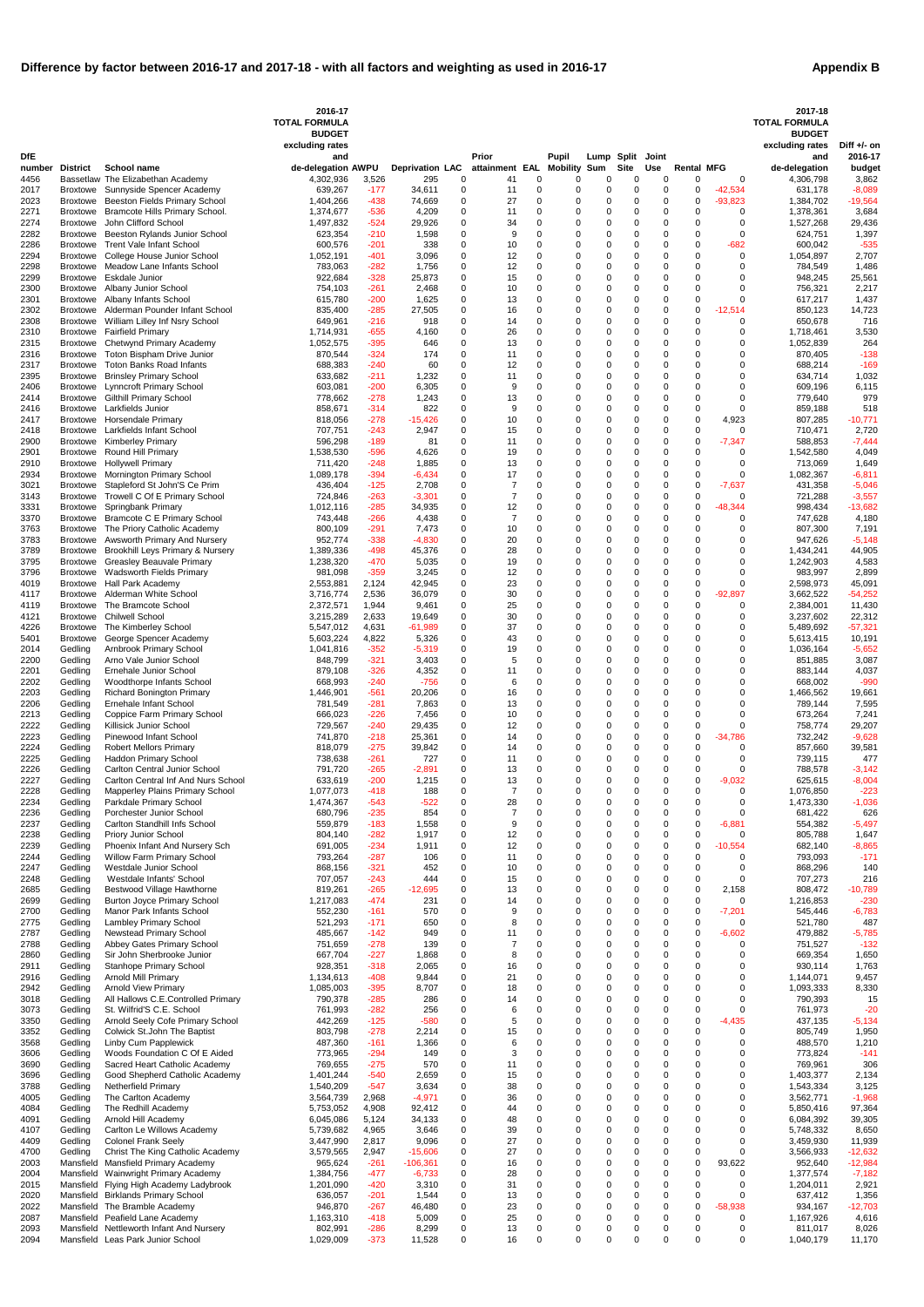| <b>Appendix B</b> |  |
|-------------------|--|
|-------------------|--|

|                |                    |                                                                                    | 2016-17<br><b>TOTAL FORMULA</b>  |                  |                                 |               |                                   |                            |                  |                            |                  |                      |                            |                        | 2017-18<br><b>TOTAL FORMULA</b>  |                        |
|----------------|--------------------|------------------------------------------------------------------------------------|----------------------------------|------------------|---------------------------------|---------------|-----------------------------------|----------------------------|------------------|----------------------------|------------------|----------------------|----------------------------|------------------------|----------------------------------|------------------------|
|                |                    |                                                                                    | <b>BUDGET</b><br>excluding rates |                  |                                 |               |                                   |                            |                  |                            |                  |                      |                            |                        | <b>BUDGET</b><br>excluding rates | Diff $+/-$ on          |
| <b>DfE</b>     |                    |                                                                                    | and                              |                  |                                 |               | Prior                             |                            | Pupil            |                            | Lump Split       | Joint                |                            |                        | and                              | 2016-17                |
| number<br>2107 | <b>District</b>    | School name<br>Mansfield John T Rice Infant And Nursery                            | de-delegation AWPU<br>563,787    | -177             | <b>Deprivation LAC</b><br>2,005 | 0             | attainment EAL Mobility Sum<br>11 | 0                          | 0                | 0                          | <b>Site</b><br>0 | Use<br>$\Omega$      | <b>Rental MFG</b><br>0     | -6,321                 | de-delegation<br>559,305         | budget<br>$-4,482$     |
| 2108<br>2174   |                    | Mansfield Newlands Junior School<br>Mansfield Hetts Lane Infant Nursery            | 681,898<br>702,609               | -232<br>$-227$   | 4,711<br>1,356                  | 0<br>0        | 9<br>13                           | 0<br>0                     | 0<br>0           | 0<br>0                     | 0<br>0           | 0<br>0               | 0<br>0                     | 0<br>$-10,181$         | 686,386<br>693,570               | 4,488<br>$-9,039$      |
| 2175           |                    | Mansfield Eastlands Junior School                                                  | 567,789                          | $-175$           | 2,016                           | 0             | 12                                | 0                          | $\Omega$         | 0                          | 0                | 0                    | 0                          | $\Omega$               | 569,642                          | 1,853                  |
| 2176<br>2180   |                    | Mansfield Warsop Netherfield Infants<br>Mansfield Sherwood County Junior School    | 468,758<br>853,209               | -138<br>-293     | 1,138<br>2,363                  | 0<br>0        | 8<br>17                           | $\mathbf 0$<br>0           | 0<br>0           | 0<br>0                     | 0<br>0           | 0<br>0               | 0<br>0                     | $-6,539$<br>0          | 463,227<br>855,296               | $-5,531$<br>2,087      |
| 2923           |                    | Mansfield Holly Primary School                                                     | 1,069,657                        | -395             | $-393$                          | 0             | 18                                | 0                          | 0                | 0                          | 0                | $\Omega$             | $\mathbf 0$                | $\Omega$               | 1,068,887                        | $-770$                 |
| 2927<br>2930   |                    | Mansfield Church Vale Primary School<br>Mansfield Heatherley Primary School        | 744,219<br>808,529               | -242<br>-293     | 2,568<br>$-4,104$               | 0<br>0        | 14<br>9                           | 0<br>0                     | 0<br>0           | 0<br>0                     | 0<br>0           | 0<br>0               | 0<br>0                     | $-6,025$<br>0          | 740,535<br>804,141               | $-3,685$<br>$-4,388$   |
| 2937<br>2947   |                    | Mansfield Forest Town Primary<br>Mansfield Berry Hill Primary School               | 1,279,442<br>1,372,731           | -439<br>-531     | 1,141<br>24,119                 | 0<br>0        | 24<br>18                          | 0<br>$\mathbf 0$           | 0<br>0           | 0<br>0                     | 0<br>0           | $\Omega$<br>$\Omega$ | 0<br>0                     | $-4,239$<br>0          | 1,275,929<br>1,396,337           | $-3,512$<br>23,606     |
| 2948           |                    | Mansfield Crescent Primary School                                                  | 1,252,578                        | -428             | 3,682                           | 0             | 33                                | 0                          | 0                | 0                          | 0                | 0                    | 0                          | $\Omega$               | 1,255,864                        | 3,286                  |
| 3004<br>3293   |                    | Mansfield St. Edmund's CofE Primary<br>Mansfield Northfield Primary And Nursery    | 751,439<br>1,181,446             | -257<br>-426     | 8,837<br>42,244                 | 0<br>0        | 15<br>22                          | 0<br>0                     | 0<br>0           | 0<br>0                     | 0<br>0           | $\Omega$<br>0        | $\mathbf 0$<br>0           | 0<br>$\Omega$          | 760,034<br>1,223,287             | 8,595<br>41,840        |
| 3295<br>3296   |                    | Mansfield Heathlands Primary And Nursery<br>Mansfield St. Peter'S C. Of E. Primary | 690,115<br>890,742               | -228<br>-317     | 5,445<br>67,271                 | 0<br>0        | 10<br>14                          | 0<br>0                     | 0<br>0           | 0<br>0                     | 0<br>0           | 0<br>$\Omega$        | 0<br>0                     | $-14,078$<br>$-1,179$  | 681,264<br>956,532               | $-8,852$<br>65,790     |
| 3297           |                    | Mansfield Abbey Primary School                                                     | 1,238,272                        | -447             | 6,901                           | 0             | 15                                | 0                          | 0                | 0                          | 0                | 0                    | $\Omega$                   | $-17,041$              | 1,227,699                        | $-10,572$              |
| 3298<br>3767   |                    | Mansfield Wynndale Primary<br>Mansfield St. Patrick'S R.C. School                  | 789,675<br>776,182               | -287<br>-281     | 2,544<br>12,216                 | 0<br>0        | 10<br>8                           | 0<br>$\mathbf 0$           | 0<br>0           | 0<br>0                     | 0<br>0           | 0<br>$\Omega$        | 0<br>$\mathbf 0$           | 0<br>$-994$            | 791,942<br>787,131               | 2,267<br>10,949        |
| 3769<br>3775   |                    | Mansfield St Philip Neri / St Bede Academy<br>Mansfield Sutton Road Primary School | 1,537,797                        | -568             | 5,204                           | 0<br>0        | 22<br>42                          | 0<br>0                     | 0<br>0           | 0<br>0                     | 0<br>0           | 0<br>0               | 0<br>0                     | 0<br>0                 | 1,542,455<br>1,542,398           | 4,658<br>1,952         |
| 3776           |                    | Mansfield High Oakham Primary School                                               | 1,540,446<br>1,426,952           | -537<br>-563     | 2,447<br>2,124                  | 0             | 12                                | $\mathbf 0$                | 0                | 0                          | 0                | 0                    | 0                          | 0                      | 1,428,525                        | 1,573                  |
| 3777<br>3779   |                    | Mansfield Oak Tree Primary School<br>Mansfield King Edward Primary School          | 1,147,583<br>1,542,162           | $-326$<br>-547   | 47,486<br>-17,426               | 0<br>0        | 26<br>32                          | $\mathbf 0$<br>0           | 0<br>0           | 0<br>0                     | 0<br>0           | 0<br>$\Omega$        | $\mathbf 0$<br>0           | $-62,900$<br>$\Omega$  | 1,131,869<br>1,524,221           | $-15,714$<br>$-17,941$ |
| 3780           |                    | Mansfield Intake Farm Primary And Nursery                                          | 809,575                          | $-273$           | 3,470                           | 0             | 18                                | $\mathbf 0$                | 0                | 0                          | 0                | 0                    | $\mathbf 0$                | $\Omega$               | 812,790                          | 3,216                  |
| 3781<br>3782   |                    | Mansfield Farmilo Primary School And Nursery<br>Mansfield Asquith Primary School   | 782,359<br>1,272,426             | $-253$<br>-404   | 2,322<br>$-52,529$              | 0<br>0        | 14<br>28                          | 0<br>0                     | 0<br>0           | 0<br>$\mathbf 0$           | 0<br>0           | 0<br>$\Omega$        | 0<br>0                     | $-12,319$<br>35,319    | 772,124<br>1,254,840             | $-10,235$<br>$-17,586$ |
| 4006<br>4010   |                    | Mansfield Queen Elizabeth'S Academy<br>Mansfield Meden School                      | 2,422,716                        | 1,900<br>2,572   | 1,032<br>8,645                  | 0<br>0        | 34<br>34                          | 0<br>$\mathbf 0$           | 0<br>$\Omega$    | 0<br>0                     | 0<br>0           | 0<br>$\Omega$        | $\mathbf 0$<br>$\Omega$    | 0<br>$\Omega$          | 2,425,681<br>3,133,842           | 2,965<br>11,251        |
| 4018           |                    | Mansfield Vision Studio School                                                     | 3,122,591<br>774,253             | 485              | -4,054                          | 0             | 11                                | 0                          | 0                | 0                          | 0                | $\Omega$             | 0                          | 0                      | 770,696                          | $-3,557$               |
| 4032<br>4041   |                    | Mansfield The Manor Academy<br>Mansfield Garibaldi College                         | 3,880,359<br>3,028,279           | 3,208<br>2,495   | 46,268<br>$-8,017$              | 0<br>0        | 46<br>35                          | 0<br>0                     | 0<br>0           | 0<br>0                     | 0<br>0           | 0<br>$\Omega$        | 0<br>0                     | 0<br>0                 | 3,929,881<br>3,022,792           | 49,522<br>$-5,487$     |
| 4463           |                    | Mansfield The Brunts Academy                                                       | 6,341,141                        | 5,312            | $-14,290$                       | 0             | 62                                | 0                          | 0                | 0                          | 0                | $\Omega$             | 0                          | 0                      | 6,332,224                        | $-8,917$               |
| 4756<br>6905   | Mansfield          | Mansfield All Saints' Catholic Voluntary Academy<br>The Samworth Church Academy    | 4,479,695<br>5,075,455           | 3,767<br>4,207   | $-1,957$<br>19,324              | 0<br>0        | 42<br>55                          | 0<br>0                     | 0<br>0           | 0<br>0                     | 0<br>0           | 0<br>0               | 0<br>0                     | 0<br>0                 | 4,481,546<br>5,099,041           | 1,851<br>23,587        |
| 2001           | Newark             | The William Gladstone CofE Primary                                                 | 1,286,180                        | $-385$           | 83,616                          | 0             | 25                                | 0<br>0                     | 0                | 0                          | 0                | 0                    | 0<br>$\Omega$              | $-101,049$             | 1,268,387                        | $-17,793$              |
| 2006<br>2016   | Newark<br>Newark   | Farnsfield St. Michael'S Ce<br>Bishop Alexander Lead Academy                       | 898,411<br>1,173,651             | $-336$<br>-390   | 360<br>5,832                    | 0<br>0        | 11<br>21                          | 0                          | 0<br>$\Omega$    | 0<br>0                     | 0<br>0           | 0<br>0               | 0                          | 0<br>$-21,568$         | 898,445<br>1,157,546             | 35<br>$-16,105$        |
| 2532<br>2673   | Newark<br>Newark   | Lovers Lane Primary<br>Manners Sutton Primary School                               | 813,612<br>234,451               | $-255$<br>$-51$  | 8,508<br>675                    | 0             | 16                                | $\Omega$<br>$\Omega$       | $\Omega$         | $\Omega$<br>$\Omega$       | $\Omega$<br>0    | $\Omega$<br>$\Omega$ | 0<br>$\Omega$              | $-18,973$<br>$-2,644$  | 802,908<br>232,434               | $-10,704$<br>$-2,017$  |
| 2674           | Newark             | Chuter Ede Primary School                                                          | 1,866,124                        | -736             | 4,344                           | 0             | 21                                | 0                          | $\Omega$         | 0                          | 0                | $\Omega$             | $\mathbf 0$                | 0                      | 1.869.753                        | 3,629                  |
| 2678<br>2711   | Newark<br>Newark   | John Hunt Primary<br><b>Samuel Barlow Primary</b>                                  | 1,407,031<br>997,090             | $-520$<br>$-343$ | 10,982<br>$-2,174$              | 0<br>0        | 26<br>21                          | 0<br>$\mathbf 0$           | $\Omega$<br>0    | $\Omega$<br>$\mathbf 0$    | 0<br>0           | $\Omega$<br>$\Omega$ | $\Omega$<br>$\Omega$       | $\Omega$<br>0          | 1,417,519<br>994,594             | 10,488<br>$-2,496$     |
| 2718           | Newark             | John Blow Primary School                                                           | 658,369                          | $-238$           | 38                              | 0             | 5                                 | 0<br>$\Omega$              | $\Omega$         | 0<br>$\Omega$              | 0                | $\Omega$             | $\Omega$<br>$\Omega$       | 0                      | 658,175                          | $-195$                 |
| 2737<br>2751   | Newark<br>Newark   | King Edwin Primary School<br>Queen Eleanor Primary School                          | 1,209,318<br>316,324             | -450<br>$-77$    | -12,458<br>2                    | 0<br>0        | 19                                | $\Omega$                   | 0                | $\mathbf 0$                | ი<br>0           | $\Omega$<br>0        | $\mathbf 0$                | $\Omega$<br>$-3,174$   | 1,196,429<br>313,079             | $-12,889$<br>$-3,245$  |
| 2772<br>2793   | Newark<br>Newark   | Kirklington Primary School<br>North Clifton Primary School                         | 375,878<br>233,255               | -103<br>$-46$    | 223                             | 0<br>0        | 3                                 | $\Omega$<br>$\Omega$       | 0<br>$\Omega$    | 0<br>$\Omega$              | 0<br>0           | 0<br>$\Omega$        | 0<br>$\Omega$              | $-4,262$<br>$-1,956$   | 371,740<br>231,256               | $-4,138$<br>$-1,999$   |
| 2796           | Newark             | Muskham Primary School                                                             | 687,548                          | -248             | 3,121                           | 0             | 5                                 | $\Omega$                   | 0                | 0                          | 0                | 0                    | 0                          | 0                      | 690,425                          | 2,878                  |
| 2800<br>2801   | Newark<br>Newark   | <b>Ollerton Primary School</b><br><b>Forest View Junior School</b>                 | 1,142,944<br>847,623             | $-275$<br>$-254$ | $-242,704$<br>$-66,865$         | 0<br>0        | 20<br>15                          | $\mathbf 0$<br>$\mathbf 0$ | $\Omega$<br>0    | $\mathbf 0$<br>$\mathbf 0$ | 0<br>0           | 0<br>$\Omega$        | $\mathbf 0$<br>$\mathbf 0$ | 227,315<br>55,889      | 1,127,299<br>836,409             | $-15,644$<br>$-11,214$ |
| 2802<br>2821   | Newark<br>Newark   | Maun Infant And Nursery<br>Lake View Primary And Nursery                           | 769,025<br>677,570               | -236<br>$-223$   | $-47,080$<br>1,873              | 0<br>0        | 16<br>12                          | $\mathbf 0$<br>0           | 0<br>0           | $\mathbf 0$<br>0           | 0<br>0           | 0<br>0               | 0<br>0                     | 37,265<br>0            | 758,989<br>679,233               | $-10,035$<br>1,662     |
| 2824           | Newark             | Lowes Wong Infant School                                                           | 754,910                          | $-279$           | 16                              | 0             |                                   | $\Omega$                   | 0                | $\mathbf 0$                | 0                | $\Omega$             | $\Omega$                   | $\Omega$               | 754,653                          | $-257$                 |
| 2829<br>2853   | Newark<br>Newark   | Sutton On Trent Primary<br><b>Winthorpe Primary School</b>                         | 456,305<br>388,647               | $-141$<br>$-122$ | $\overline{4}$<br>836           | 0<br>0        | $\overline{2}$                    | $\Omega$<br>$\Omega$       | 0<br>$\Omega$    | $\mathbf 0$<br>0           | 0<br>0           | $\Omega$<br>$\Omega$ | $\Omega$<br>$\Omega$       | 0<br>0                 | 456,173<br>389,362               | $-132$<br>715          |
| 2921           | Newark             | Barnby Road Academy                                                                | 1,578,880                        | $-623$           | 8,506                           | 0             | 11                                | $\mathbf 0$                | $\Omega$         | $\mathbf 0$                | ი                | $\Omega$             | $\Omega$                   | $\Omega$               | 1,586,774                        | 7,894                  |
| 2940<br>3040   | Newark<br>Newark   | <b>Bilsthorpe Flying High Academy</b><br>Mount C Of E Primary School               | 763,654<br>851,276               | $-257$<br>$-261$ | 1,815<br>6,444                  | 0<br>0        | 17<br>22                          | $\mathbf 0$<br>$\Omega$    | 0<br>0           | $\mathbf 0$<br>0           | 0<br>0           | $\Omega$<br>0        | 0<br>0                     | $\Omega$<br>-17,475    | 765,230<br>840,007               | 1,575<br>$-11,269$     |
| 3065<br>3076   | Newark<br>Newark   | Bleasby C.E. Primary School<br>Dean Hole Primary School                            | 599,823<br>262,285               | -215<br>$-60$    | 13<br>3                         | 0<br>0        | 5<br>$\overline{2}$               | $\Omega$<br>$\Omega$       | 0                | $\mathbf 0$<br>0           | 0<br>$\mathbf 0$ | $\Omega$<br>0        | $\mathbf 0$<br>0           | $\Omega$<br>$-2,379$   | 599,626<br>259,851               | $-197$<br>$-2,434$     |
| 3081           | Newark             | Coddington Ce Primary School                                                       | 1,427,768                        | $-551$           | 2,521                           | 0             | 21                                | 0                          | 0                | 0                          | 0                | $\Omega$             | 0                          | 0                      | 1,429,759                        | 1,991                  |
| 3097<br>3104   | Newark<br>Newark   | Farndon St. Peter'S C Of E Primary<br>Halam Ce (C) Primary School                  | 714,763<br>438,791               | -251<br>$-136$   | 4,262<br>57                     | 0<br>0        | 12<br>$\overline{2}$              | $\mathbf 0$<br>$\Omega$    | 0                | $\mathbf 0$<br>$\mathbf 0$ | 0<br>0           | $\Omega$<br>0        | $\mathbf 0$<br>0           | $\Omega$<br>$-5,006$   | 718,785<br>433,709               | 4,022<br>$-5,082$      |
| 3112           | Newark             | Kneesall C Of E Primary                                                            | 454,870                          | -148             | $-6,316$                        | 0<br>0        |                                   | $\Omega$<br>$\mathbf{0}$   | 0                | 0<br>$\mathbf 0$           | 0<br>0           | $\Omega$<br>$\Omega$ | 0                          | 1,137                  | 449,547                          | $-5,323$               |
| 3119<br>3132   | Newark<br>Newark   | Norwell C Of E Primary School<br><b>Holy Trinity Infants School</b>                | 251,955<br>288,447               | $-62$<br>$-75$   | $-2,126$<br>13                  | 0             | 2<br>$\overline{2}$               | $\Omega$                   | 0<br>0           | $\mathbf 0$                | 0                | $\Omega$             | 0<br>0                     | 0<br>0                 | 249,769<br>288,386               | $-2,186$<br>$-61$      |
| 3133<br>3145   | Newark<br>Newark   | Lowes Wong Junior School<br>Walesby C.E. Primary                                   | 1,255,957<br>565,497             | -492<br>$-179$   | 44<br>-21,452                   | 0<br>0        | 9<br>8                            | $\Omega$<br>$\mathbf 0$    | 0<br>0           | $\mathbf 0$<br>0           | 0<br>0           | $\Omega$<br>0        | 0<br>$\mathbf 0$           | $\Omega$<br>14,640     | 1,255,518<br>558,514             | $-439$<br>$-6,982$     |
| 3290           | Newark             | Ravenshead C Of E Primary                                                          | 1,325,145                        | $-510$           | $-3,415$                        | 0             | 18                                | $\mathbf 0$                |                  | $\mathbf 0$                | 0                | $\Omega$             | $\mathbf 0$                | $\Omega$               | 1,321,238                        | $-3,907$               |
| 3292<br>3450   | Newark<br>Newark   | The Sir Donald Bailey Academy<br>Christ Church C Of E Infant                       | 1,710,163<br>219,019             | -568<br>$-42$    | 153,043<br>2,418                | 0<br>0        | 39<br>3                           | $\mathbf 0$<br>$\mathbf 0$ | 0<br>0           | $\mathbf 0$<br>$\mathbf 0$ | 0<br>0           | $\Omega$<br>0        | 0<br>$\mathbf 0$           | $-105,530$<br>$-4,164$ | 1,757,146<br>217,234             | 46,984<br>$-1,785$     |
| 3534<br>3539   | Newark<br>Newark   | St.Mary'S C.Of E.Primary<br>Elston All Saints Ang/Meth                             | 422,408<br>452,058               | $-134$<br>-132   | 59<br>59                        | 0<br>0        |                                   | $\Omega$<br>$\Omega$       | 0                | $\mathbf 0$<br>$\mathbf 0$ | 0<br>0           | 0<br>$\Omega$        | 0<br>0                     | $-4,764$<br>$-5,214$   | 417,572<br>446,778               | $-4,836$<br>$-5,281$   |
| 3550           | Newark             | Gunthorpe C.E. Primary                                                             | 391,812                          | $-121$           | 667                             | 0             |                                   | $\Omega$                   | 0                | $\mathbf 0$                | 0                | $\Omega$             | $\mathbf 0$                | 0                      | 392,362                          | 550                    |
| 3566<br>3766   | Newark<br>Newark   | Lowdham C Of E School<br>Holy Trinity Catholic Academy                             | 740,715<br>991,565               | $-273$<br>$-357$ | 611<br>14,470                   | 0<br>0        | $\overline{7}$<br>15              | $\Omega$<br>$\Omega$       | ი<br>0           | $\mathbf 0$<br>$\mathbf 0$ | 0<br>0           | 0<br>$\Omega$        | 0<br>0                     | 0<br>$\Omega$          | 741,060<br>1,005,692             | 346<br>14,127          |
| 3770           | Newark             | St Joseph's Catholic Academy                                                       | 995,002                          | $-266$           | $-164,798$                      | 0             | 17                                | 0                          | 0                | 0                          | 0                | 0                    | 0                          | 151,623                | 981,577                          | $-13,425$              |
| 3784<br>3793   | Newark<br>Newark   | Python Hill Primary<br><b>Blidworth Oaks Primary School</b>                        | 1,213,124<br>879,217             | -446<br>$-300$   | 2,555<br>2,025                  | 0<br>0        | 22<br>17                          | $\mathbf 0$<br>0           | 0<br>0           | $\mathbf 0$<br>0           | 0<br>0           | $\Omega$<br>0        | $\mathbf 0$<br>0           | 0<br>$-6,459$          | 1,215,254<br>874,500             | 2,130<br>$-4,717$      |
| 4013<br>4014   | Newark<br>Newark   | The Newark Academy<br>The Dukeries Academy                                         | 2,971,255<br>3,831,492           | 2,352<br>2,898   | 25,239<br>$-229,099$            | 0<br>0        | 32<br>35                          | 0<br>$\mathbf 0$           | 0                | 0<br>0                     | 0<br>ი           | 0<br>$\Omega$        | $\Omega$<br>0              | 0<br>170,193           | 2,998,878<br>3,775,520           | 27,623<br>$-55,972$    |
| 4017           | Newark             | Magnus Church Of England Academy                                                   | 3,584,233                        | 2,833            | 123,914                         | 0             | 50                                | $\Omega$                   |                  | $\Omega$                   | ი                | $\Omega$             |                            | -66,063                | 3,644,967                        | 60,734                 |
| 4408<br>4669   | Newark<br>Newark   | The Joseph Whitaker Secondary<br>The Minster School                                | 5,092,932<br>5,664,737           | 4,325<br>4,841   | 15,489<br>473                   | 0<br>0        | 49<br>28                          | $\Omega$<br>0              | $\Omega$<br>0    | $\Omega$<br>0              | 0<br>0           | 0<br>0               | U<br>0                     | $\Omega$<br>0          | 5,112,796<br>5,670,078           | 19,864<br>5,342        |
| 2560           |                    | Rushcliffe Lady Bay Primary School                                                 | 1,399,239                        | $-555$           | 1,263                           | 0             | 11                                | $\mathbf 0$                | 0                | $\mathbf 0$                | 0                | $\mathbf 0$          | $\Omega$                   | $\mathbf 0$            | 1,399,958                        | 719                    |
| 2565<br>2568   |                    | Rushcliffe Jesse Gray Primary School<br>Rushcliffe West Bridgford Infants School   | 1,504,589<br>930,248             | $-607$<br>$-343$ | 38<br>1,159                     | 0<br>0        | 11<br>16                          | $\mathbf 0$<br>$\mathbf 0$ | 0<br>0           | 0<br>0                     | 0<br>0           | $\Omega$<br>$\Omega$ | $\Omega$<br>0              | 0<br>$\mathbf 0$       | 1,504,031<br>931,080             | $-558$<br>832          |
| 2571<br>2574   |                    | Rushcliffe Abbey Road Primary School<br>Rushcliffe The West Bridgford Junior Sch.  | 1,537,301<br>1,205,094           | $-611$<br>$-462$ | 66<br>62                        | $\Omega$<br>0 | 16<br>12                          | $\Omega$<br>$\mathbf 0$    | $\Omega$<br>0    | $\Omega$<br>0              | 0<br>0           | $\Omega$<br>$\Omega$ | $\Omega$<br>0              | 0<br>0                 | 1,536,771<br>1,204,705           | $-530$<br>$-388$       |
| 2585           |                    | Rushcliffe Edwalton Primary School                                                 | 1,413,683                        | $-545$           | 1,897                           | 0             | 18                                | $\mathbf 0$                | 0                | 0                          | 0                | $\Omega$             | 0                          | $\mathbf 0$            | 1,415,053                        | 1,370                  |
| 2590<br>2692   | Rushcliffe Heymann | Rushcliffe Robert Miles Infant School                                              | 1,848,875<br>691,528             | $-713$<br>$-240$ | 9,256<br>391                    | 0<br>0        | 21<br>12                          | $\Omega$<br>$\mathbf 0$    | 0<br>0           | 0<br>0                     | 0<br>0           | $\Omega$<br>$\Omega$ | $\Omega$<br>0              | $\Omega$<br>0          | 1,857,439<br>691,690             | 8,564<br>163           |
| 2693<br>2723   |                    | Rushcliffe Carnarvon Primary School<br>Rushcliffe Cropwell Bishop Primary School   | 1,617,992<br>727,044             | $-637$<br>$-263$ | 212<br>26                       | 0<br>$\Omega$ | 21<br>10                          | 0<br>$\Omega$              | 0<br>0           | 0<br>$\mathbf 0$           | 0<br>0           | 0<br>$\Omega$        | 0<br>$\Omega$              | 0<br>0                 | 1,617,588<br>726,817             | $-403$<br>$-227$       |
| 2731           |                    | Rushcliffe Lantern Lane Primary Nursery School                                     | 1,188,758                        | $-446$           | $-884$                          | 0             | 17                                | $\mathbf 0$                | 0                | 0                          | 0                | $\Omega$             | 0                          | 0                      | 1,187,445                        | $-1,313$               |
| 2732<br>2745   |                    | Rushcliffe East Leake Brookside Primary<br>Rushcliffe Flintham Primary School      | 741,571<br>418,582               | $-277$<br>$-134$ | 28<br>1,158                     | 0<br>0        | 5<br>5                            | 0<br>$\mathbf 0$           | 0<br>$\mathbf 0$ | 0<br>$\mathbf 0$           | 0<br>0           | 0<br>0               | 0<br>$\Omega$              | 0<br>$\mathbf 0$       | 741,327<br>419,610               | $-244$<br>1,028        |